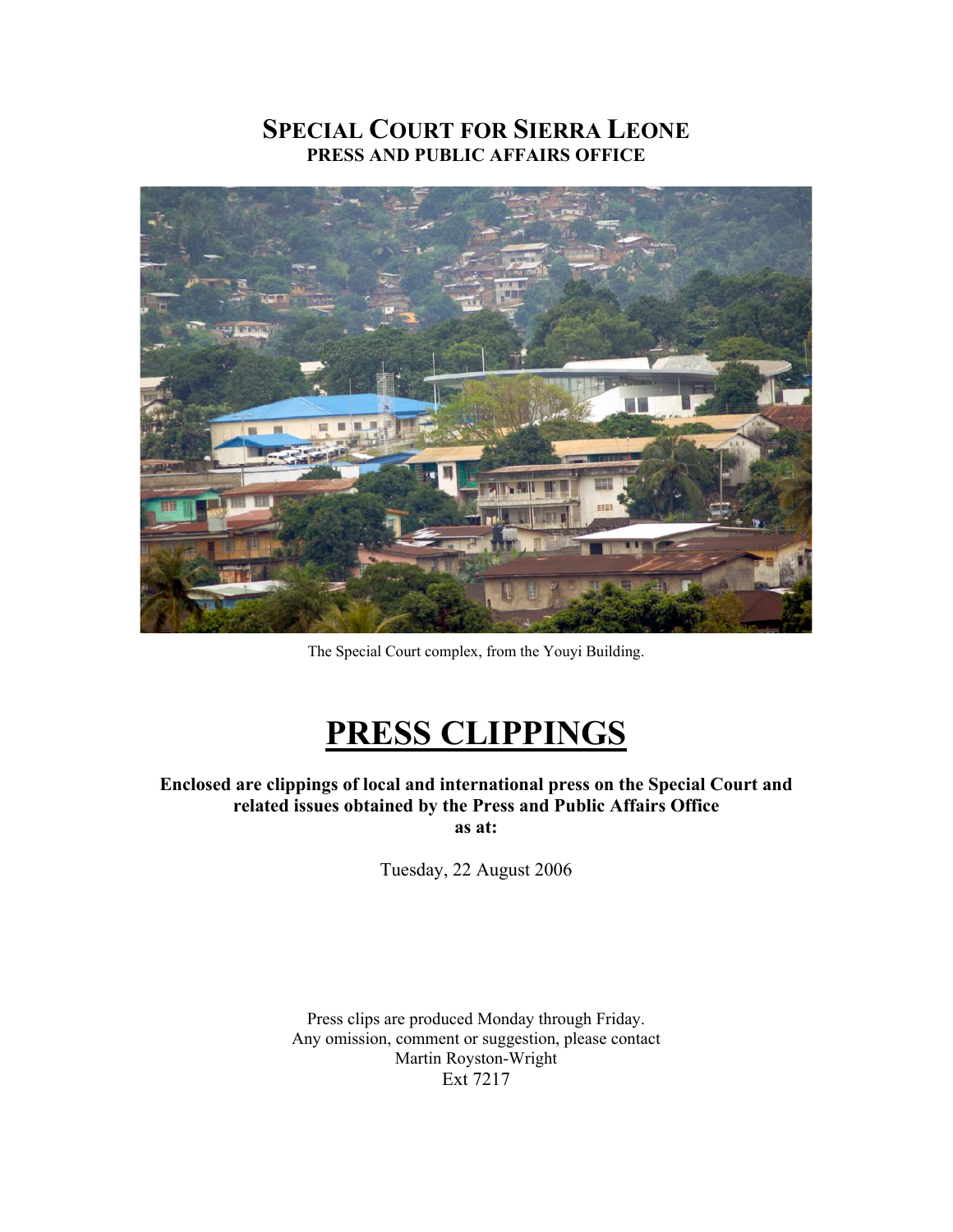| <b>Local News</b>                                                          |           |
|----------------------------------------------------------------------------|-----------|
| Civil Society to Discuss Progress in Reconciliation in SL / Awareness Time | Page 3    |
| <b>International News</b>                                                  |           |
| Weil Wins Battle for War Crime Witnesses' Anonymity / The Lawyer.com       | Page 4    |
| UNMIL Public Information Office Media Summary / UNMIL                      | Pages 5-7 |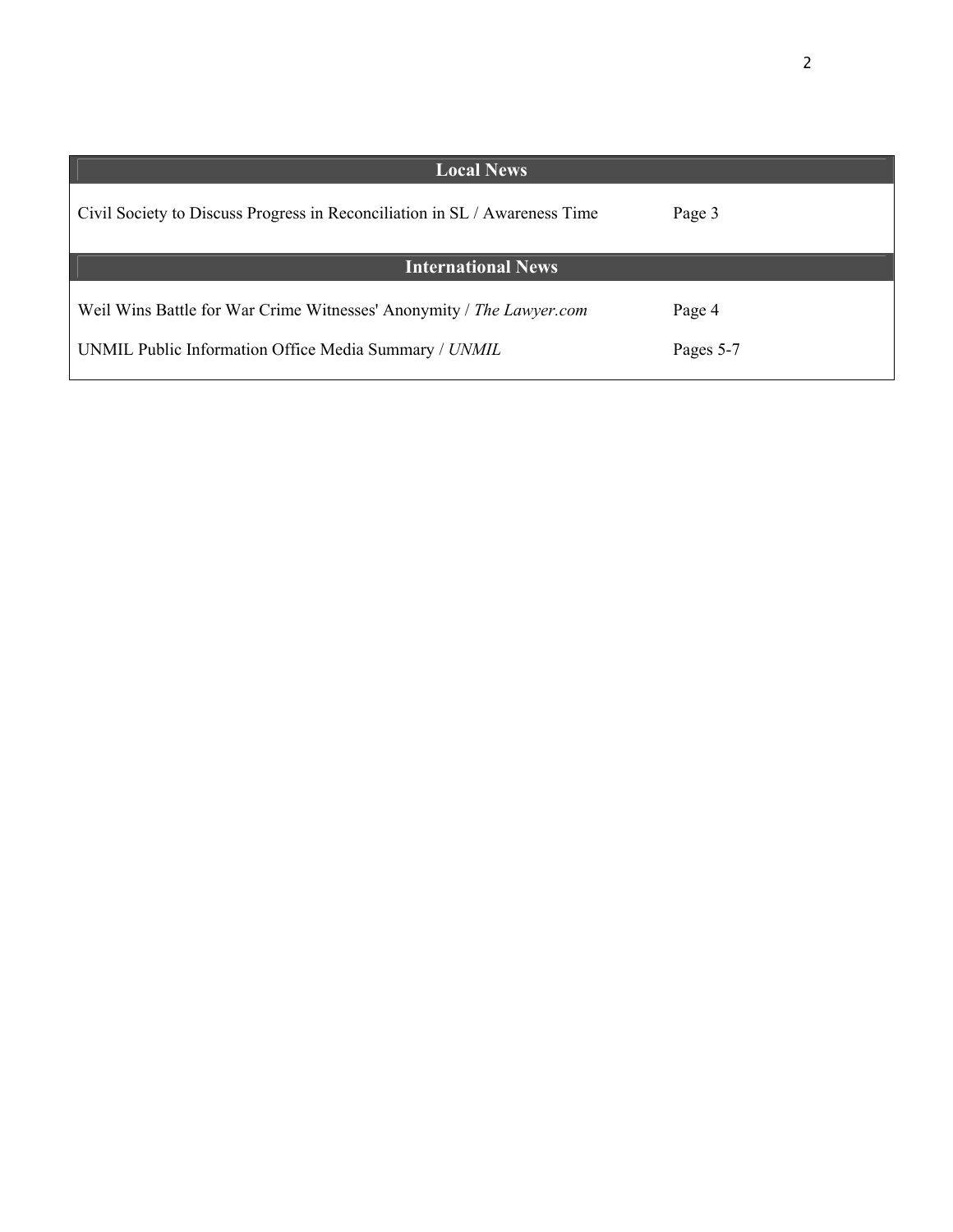### **CIVIL SOCIETY TO DISCUSS PROGRESS OF RECONCILIATION IN SIERRA LEONE**

By Abu Bakarr Munu Aug 21, 2006, 14:15

Forum of Conscience (FOC) a local NGO and the Civil Society Monitoring Task Force of National Victims Commemoration Conference of the Special Court and other civil society groups will tomorrow convene a round table discussion at the British Council Hall in Freetown to, among other issues, evaluate the reconciliation process in Sierra Leone.

Speaking to Awareness Times over the weekend, FOC's Executive Director, John Caulker disclosed that the aim of the meeting is to assess the achievements that have been made in the area of reconciliation as recommended by the Truth and Reconciliation Commission and the Victims Commemoration Conference.

"The gathering also aims at developing a civil society plan of action on the way forward for the implementation of the Special Fund for War Victims in Sierra Leone," John Caulker explained.

Tomorrow's discussion comes exactly one year and ten months after the submission of the final report of the Truth and Reconciliation Commission (TRC) to his Excellency the President, Alhaji Dr. Ahmad Tejan Kabbah and also one year and five months after the War Victims Commemoration Conference was organized by the Outreach Section of the Special Court in collaboration with civil society organizations in Sierra Leone.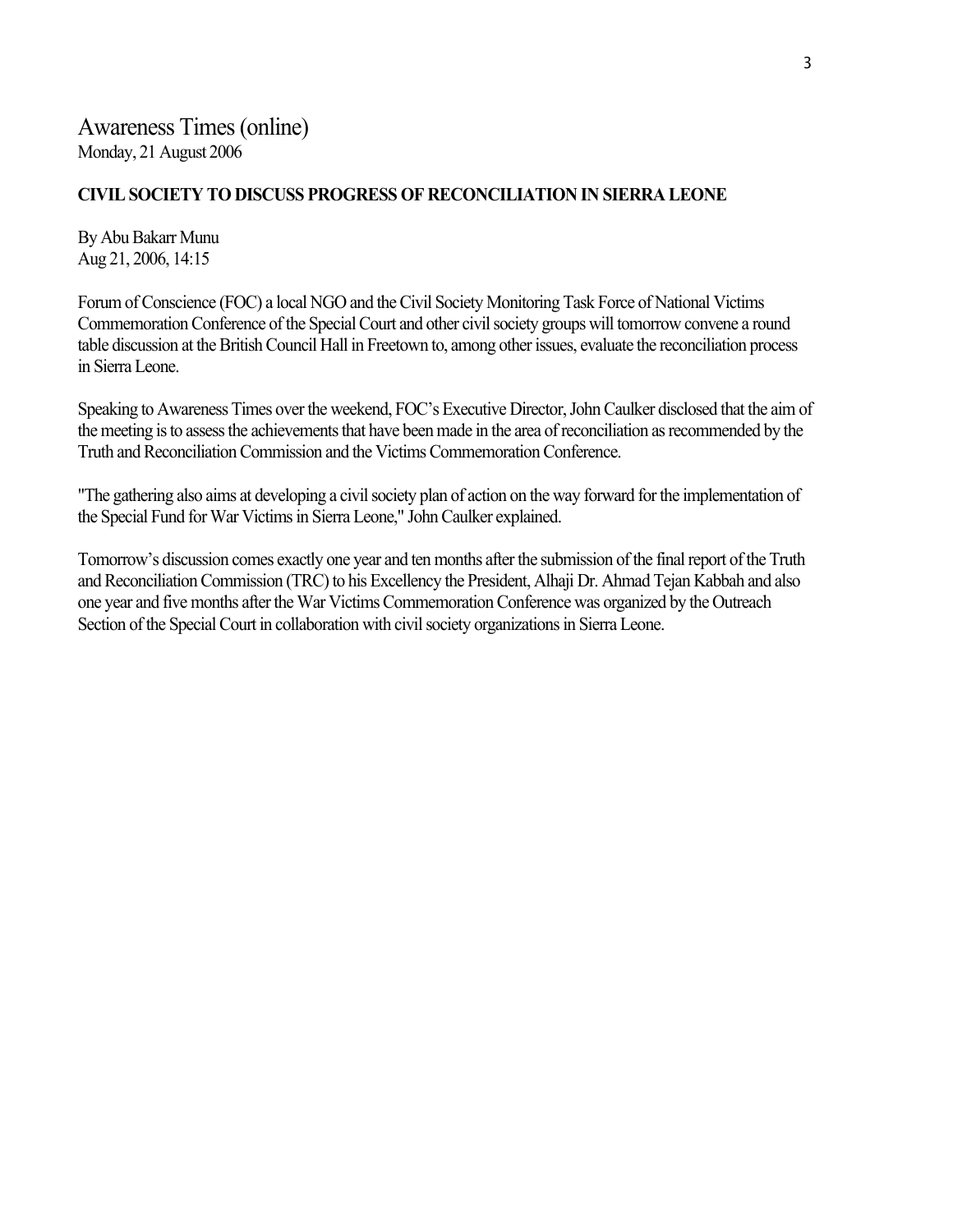## The Lawyer.com Tuesday, 22 August 2006 http://www.thelawyer.com/cgi-bin/item.cgi?id=121558&d=122&h=24&f=46

### **Weil wins battle for war crime witnesses' anonymity**



 New York-based firm Weil Gotshal & Manges has submitted a successful *amicus curiae* brief defending the safety of war crime witnesses and their families.

Drafted on behalf of pro bono client Human Rights Watch, the brief sought to protect the right of a human rights observer not to reveal their sources for fear of reprisals against those sources or their families.

The brief was submitted in December 2005 in an ongoing trial of three soldiers of the Armed Forces Revolutionary Council for war crimes. The matter began last year and is being heard in the Special Court for Sierra Leone.

Following submission of the brief, the Appeals Chamber of the Special Court reversed an earlier decision of the Trial Chamber and adopted the position advocated by Human Rights Watch and Weil.

Justice Geoffrey Robertson QC ruled in Weil's favour, concluding that, in appropriate circumstances, human rights monitors have a privilege to refuse to name their sources when giving evidence.

The successful brief was drafted in Weil Gotshal's London office, but was the product of a joint initiative with the firm's New York office and Sara Darehshori and Elise Kepler in the International Justice Programme of Human Rights Watch.

Weil's London team was led by restructuring partner Dominic McCahill and Michael Jones, head of the firm's London global dispute resolution group and chair of the London Pro Bono Committee.

Jones said Weil took on the brief after Human Rights Watch, which is based in New York, had contacted Weil's office there.

The London team oversaw the international and European aspects of the brief, while the New York team, led by business and securities litigation partner Rick Levine, assisted with US precedents concerning the rights of journalists and informants.

Jones said: "The right of human rights experts to protect their sources is an important point in trials of this kind. Very often the groups that committed the crimes are still out there and repercussions could be taken against informants or potential witnesses.

"Human Rights Watch has very highly trained observers in the field, and it's vitally important for the world outside to know about arenas such as Sierra Leone and the former Yugoslavia and what exactly was going on. If investigators are inhibited, then the world will never know."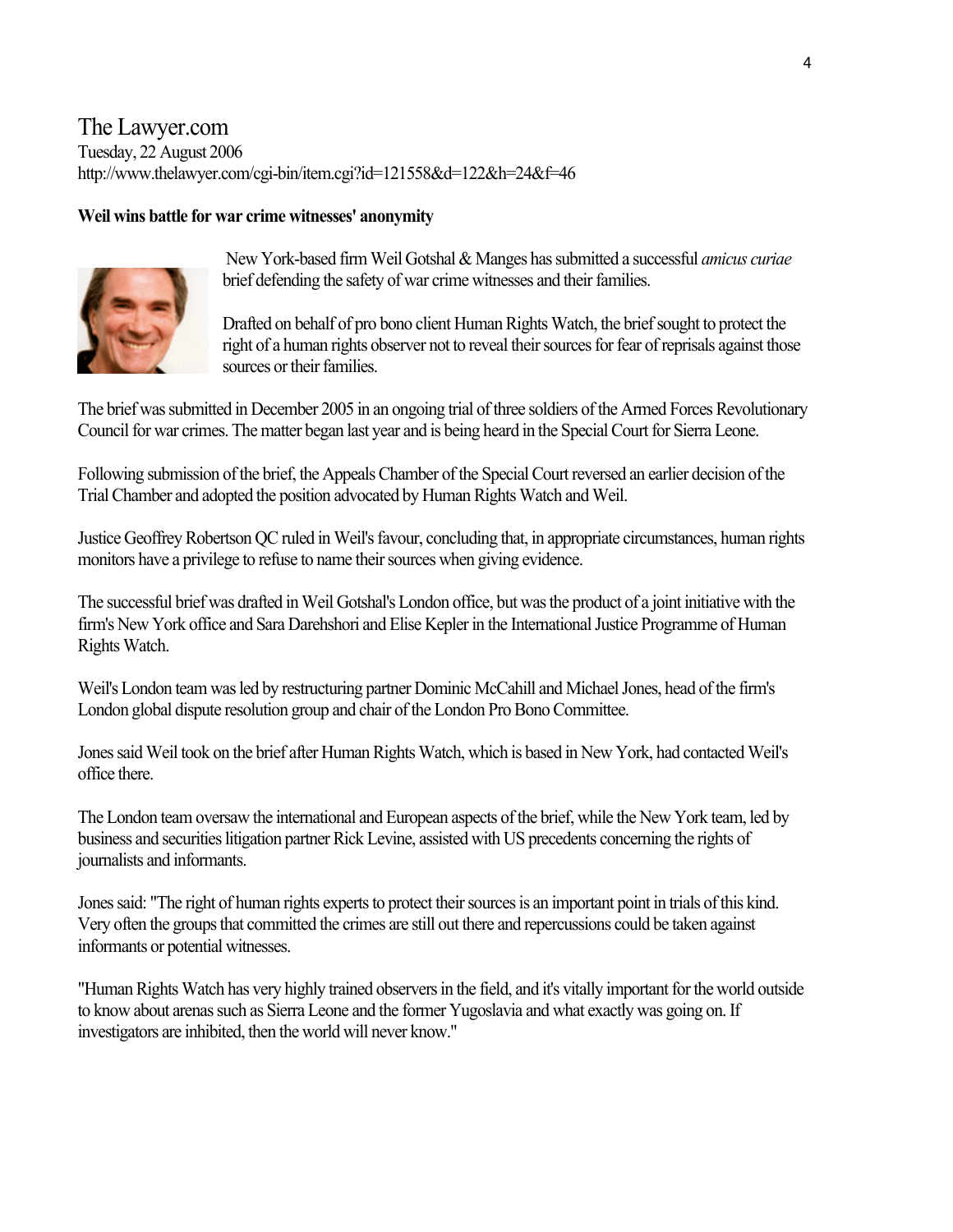

United Nations Mission in Liberia (UNMIL)

# **UNMIL Public Information Office Media Summary 21 August 2006**

*[The media summaries and press clips do not necessarily represent the views of UNMIL.]*

# **International Clips on Liberia**

*There were no relevant stories on Liberia in the major international media today.* 

# **International Clips on West Africa**

**BBC** Last Updated: Monday, 21 August 2006, 07:30 GM

### **Sierra Leoneans given Aus asylum**

Sierra Leone has reacted angrily to Australia's decision to grant visas to 10 athletes who absconded during the Commonwealth Games in March. The 10 members of the Sierra Leonean team have been recognized as refugees, and granted permanent protection visas. The Australian government is still considering asylum applications from another four team members. Sierra Leonean Information Minister Septimus Kaikai described the move as exploitation of his country. "This does not bode well for competition at any level at all," he said.

### **Local Media – Newspapers**

### **Advocacy Group Warns Government of an Impending Rice Riot**

*(The News, The Inquirer, The Analyst, Daily Observer, National Chronicle, The Monitor, Liberian Express, Public Agenda and The Bilingual)*

- An advocacy group, the Patriotic Consciousness Association of Liberia (PACA), over the weekend warned of an "impending chaotic consequences" resulting from a decision by the Government to control the free market policy governing the importation of Liberia's stable food, rice.
- PACA claimed that the government's announcement that the Bridgeway Corporation headed by a Lebanese merchant, George Haddad, has lost the rice importation bid to a company "handpicked" by the Commerce Ministry is "politically motivated" and borders on "vindictiveness."
- The group said that it would be compelled to institute a prohibition against the Government if it fails to reverse its decision to allow the Bridgeway Corporation to import rice in line with the practice of a free market system.

### **Supreme Court Clears Kabineh Ja'neh**

*(The News, The Inquirer, The Analyst, Public Agenda, Heritage and National Chronicle)* 

- In its ruling on 18 August, the Supreme Court of Liberia dismissed a Writ of Prohibition filed by human rights and pro-democracy groups against Associate Justicedesignate, Kabineh Ja'neh, to block his confirmation and induction to the Supreme Court Bench.
- The groups had accused Mr. Ja'neh of having "bad human rights records" which they said rendered him "ineligible" to occupy the high profile legal post, but the Court said that the groups failed to support their arguments.

# **American Secret Service Personnel Return to Protect President Sirleaf**

*(The News)*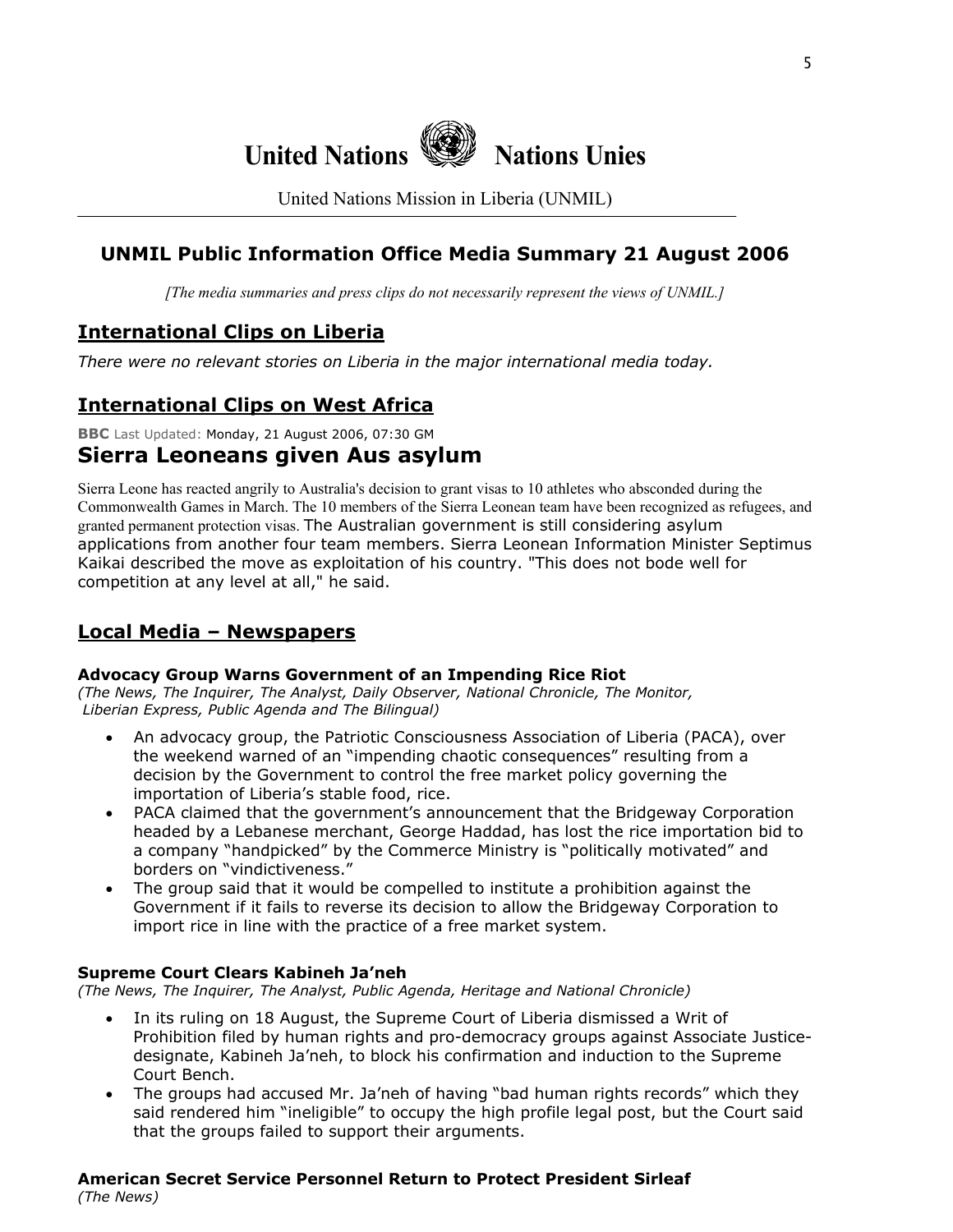- [sic:] There are reports that eight Secret Service personnel from the United States have returned to Liberia to provide protection for President Ellen Johnson-Sirleaf.
- The American Secret Service had provided protection to the Liberian presidency after the inauguration of President Johnson-Sirleaf. The Americans departed the country two months ago for reasons unknown to the public.

#### **Liberian Government Approves Anti-Corruption Measures**

*(The Analyst and Heritage)* 

- The Liberian Government has approved the concept of establishing a National Anti-Corruption Agency with wide ranging investigative and prosecutorial powers.
- According to the Government, the Agency will buttress President Ellen Johnson-Sirleaf's initiative to tackle corruption.

### **UNMIL Takes Sanitation Project to Slum Community**

*(The Analyst and Heritage)* 

• The United Nations Mission in Liberia (UNMIL) has embarked on a health and sanitation project in the densely populated slum community of Soniwein in Monrovia. The project is aimed at making the Soniwein Community more suitable for human habitation. According to Andrea Tamagnini, Director of the Reintegration, Rehabilitation and Recovery Program at UNMIL, the initiative is part of US\$1 million project proposed by UNMIL to support Liberia's reconstruction process.

### **No Finds in Weapons Search at Ex-Rebel General's Residence**

*(New Democrat)* 

• [sic:] A weapons search at the home of Mr. Edward Gbulon, an ex-LURD general on Friday ended without any finds, although all the evidence on the scene suggested weapons were buried but had been moved. After digging the ditch where informers said the weapons were buried, plastic coverings were discovered along with wooden frames, which meant some items, most likely weapons, were once in the hole.

### **President Johnson-Sirleaf Declares Monrovia "Unsafe"**

*(Plain Truth)* 

- [sic:] In a rather rasping tone, highly uncharacteristic of the Iron Lady that we know, President Ellen Johnson-Sirleaf recently put up a fighting spirit, though fickle in structure and force, to warn suspected agent provocateurs and armed robbers that the Government is aware of the holding of secret meetings and the presence of guns throughout the city.
- [sic:] But in bashing such evil plan on the airwaves with dexterity and precision, the President has inadvertently lend credence to a widely publicized U.S. State Department report that Monrovia or Liberia is threading a rather dangerous path and therefore is unsafe.

### **Local Media – Radio Veritas** *(News monitored yesterday at 6:45 pm)*

### **U.S. Secret Service Officers Return to Protect President Johnson-Sirleaf**   *(Also reported on ELBS and Star Radio)*

### **House of Representatives Speaker Hospitalized for Chronic Malaria**

• Correspondents said that House of Representatives Speaker Edwin Snowe was over the weekend rushed to a Catholic-run hospital for chronic malaria and gastrointestinal infection.